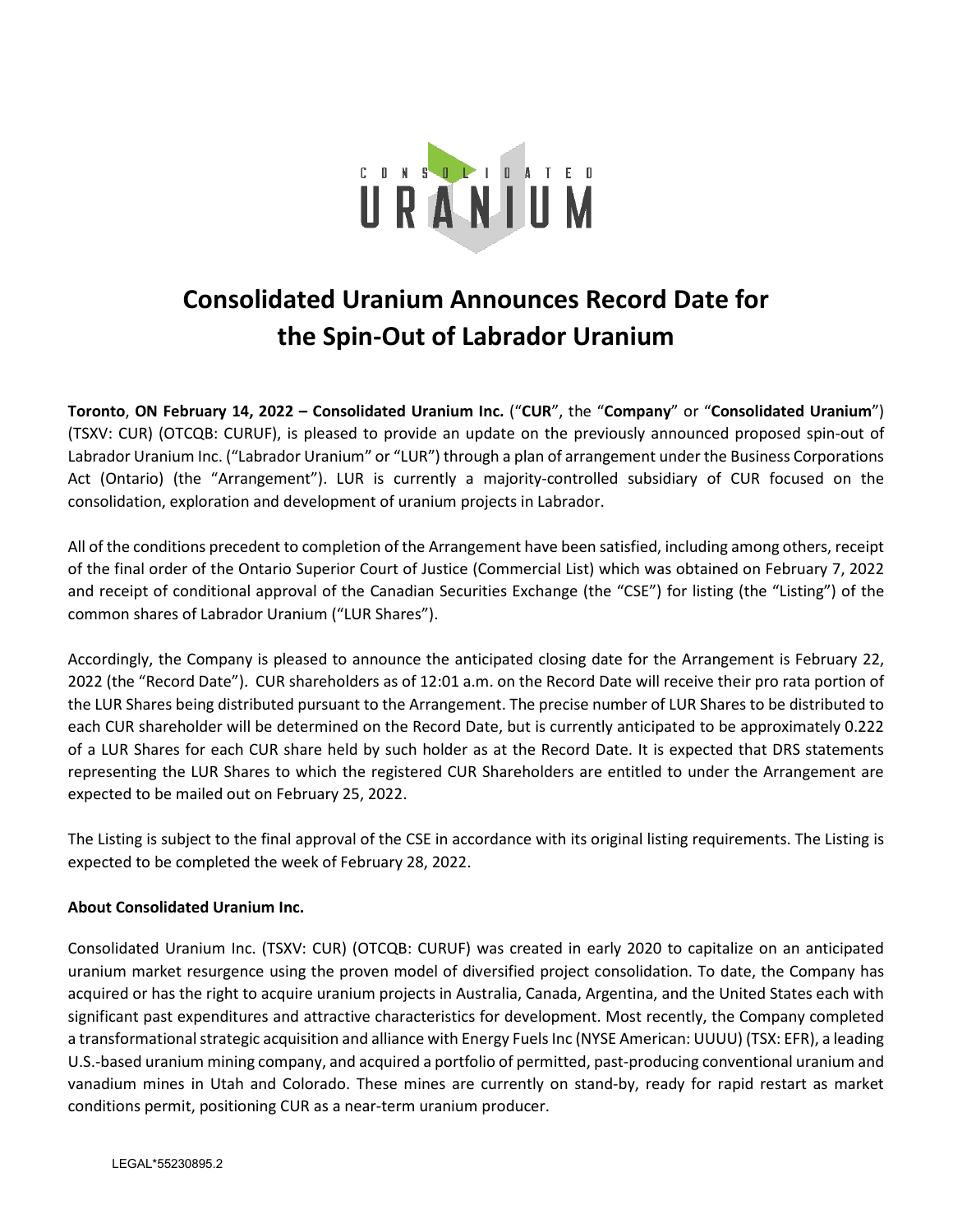## **For More Information, Please Contact**

**Philip Williams Chairman and CEO**  [pwilliams@consolidateduranium.com](mailto:pwilliams@consolidateduranium.com)

**Mars Investor Relations** +1 647 557 6640 [cur@marsinvestorrelations.com](mailto:cur@marsinvestorrelations.com)

Twitter: @ConsolidatedUr www.consolidateduranium.com

Neither the TSXV nor its Regulations Services Provider (as that term is defined in policies of the TSX Venture Exchange) accepts responsibility for the adequacy or accuracy of this release.

## **Cautionary Statement Regarding "Forward-Looking" Information**

*This news release contains "forward-looking information" within the meaning of applicable Canadian securities legislation. "Forward-looking information" includes, but is not limited to, statements with respect to the completion of the Arrangement; anticipated timing for completion of the Arrangement and Listing; the number of LUR Shares expected to be distributed to each CUR shareholder; anticipated timing for mailing of the DRS statements representing the LUR Shares; and other activities, events or developments that the Company expects or anticipates will or may occur in the future. Generally, but not always, forward-looking information and statements can be identified by the use of words such as "plans", "expects", "is expected", "budget", "scheduled", "estimates", "forecasts", "intends", "anticipates", or "believes" or the negative connotation thereof or variations of such words and phrases or state that certain actions, events or results "may", "could", "would", "might" or "will be taken", "occur" or "be achieved" or the negative connotation thereof. Such forward-looking information and statements are based on numerous assumptions, including the ability of the parties to receive, in a timely manner and on satisfactory terms, necessary regulatory approvals; the ability of the parties to satisfy, in a timely manner, the other conditions to the completion of the Arrangement and the Listing; and that general business and economic conditions will not change in a material adverse manner. Although the assumptions made by the Company in providing forward-looking information or making forwardlooking statements are considered reasonable by management at the time, there can be no assurance that such assumptions will prove to be accurate.*

*Forward-looking information and statements also involve known and unknown risks and uncertainties and other factors, which may cause actual events or results in future periods to differ materially from any projections of future events or results expressed or implied by such forward-looking information or statements, including, among others: the diversion of management time on transaction-related issues; expectations regarding negative operating cash flow and dependence on third party financing, uncertainty of additional financing, no known mineral reserves or resources, reliance on key management and other personnel, potential downturns in economic conditions, actual results of exploration activities being different than anticipated, changes in exploration programs based upon results, risks generally associated with the mineral exploration industry, environmental risks, changes in laws and regulations, community relations, delays in obtaining governmental or other approvals and the risk factors set out in the Company's annual information form in respect of the year ended December 31, 2020 filed with the Canadian securities regulators and available under the Company's profile on SEDAR at www.sedar.com.*